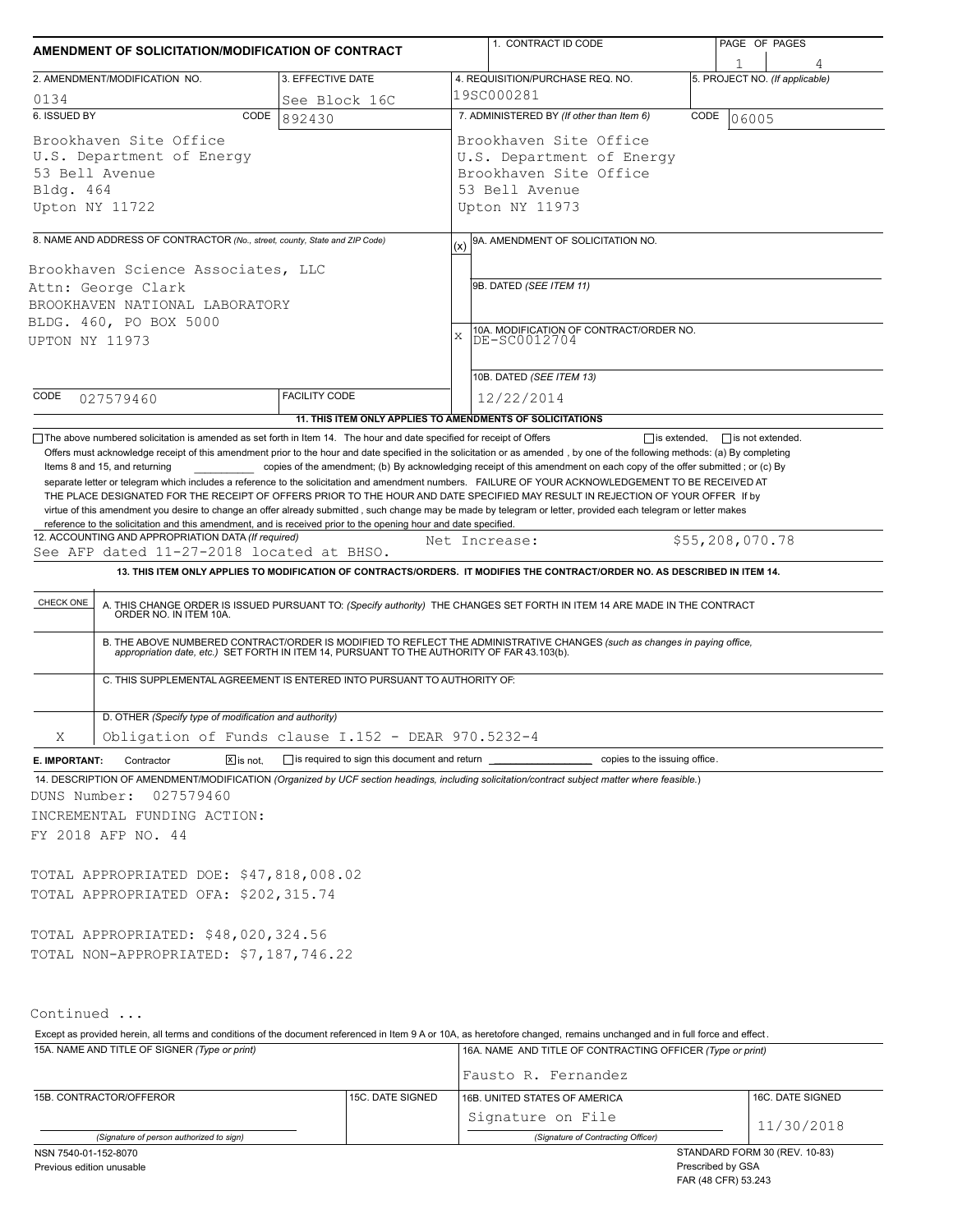**CONTINUATION SHEET** DE-SC0012704/0134 REFERENCE NO. OF DOCUMENT BEING CONTINUED **EXAMPLE 2008** PAGE OF

NAME OF OFFEROR OR CONTRACTOR

Brookhaven Science Associates, LLC

| ITEM NO.<br>(A) | SUPPLIES/SERVICES<br>(B)                                                                                                                                                              | QUANTITY UNIT<br>(C) | (D) | <b>UNIT PRICE</b><br>(E) | <b>AMOUNT</b><br>(F) |
|-----------------|---------------------------------------------------------------------------------------------------------------------------------------------------------------------------------------|----------------------|-----|--------------------------|----------------------|
|                 | GRAND TOTAL: \$55,208,070.78                                                                                                                                                          |                      |     |                          |                      |
|                 |                                                                                                                                                                                       |                      |     |                          |                      |
|                 | PREVIOUS CONTRACT AMOUNT: \$2,579,737,182.22<br>NEW CONTRACT AMOUNT: \$2,634,945,253.00                                                                                               |                      |     |                          |                      |
|                 | SEE FY 2018 AFP NO. 44 FOR DETAILS                                                                                                                                                    |                      |     |                          |                      |
|                 |                                                                                                                                                                                       |                      |     |                          |                      |
|                 | INFORMATION LISTED BELOW IS AUTO-GENERATED<br>CONTENT BY STRIPES:                                                                                                                     |                      |     |                          |                      |
|                 | LIST OF CHANGES:<br>Reason for Modification : Funding Only Action<br>Total Amount for this Modification: \$55,208,070.78<br>New Total Amount for this Version:                        |                      |     |                          |                      |
|                 | \$2,634,945,253.00<br>New Total Amount for this Award: \$2,634,945,253.00<br>Obligated Amount for this Modification:<br>\$55,208,070.78<br>New Total Obligated Amount for this Award: |                      |     |                          |                      |
|                 | \$2,634,945,253.00                                                                                                                                                                    |                      |     |                          |                      |
|                 | New Administration Address:<br>Brookhaven Site Office<br>U.S. Department of Energy<br>Brookhaven Site Office<br>53 Bell Avenue<br>Upton NY 11973                                      |                      |     |                          |                      |
|                 | CHANGES FOR LINE ITEM NUMBER: 1<br>Total Amount changed from \$2,579,737,182.22 to<br>\$2,634,945,253.00<br>Obligated Amount for this modification:<br>\$55,208,070.78                |                      |     |                          |                      |
|                 | CHANGES FOR DELIVERY LOCATION: 06005<br>Amount changed from \$2,579,737,182.22 to<br>\$2,634,945,253.00                                                                               |                      |     |                          |                      |
|                 | NEW ACCOUNTING CODE ADDED:<br>Account code:<br>See AFP dated 11-27-2018 located at BHSO<br>[Appropriated]<br>Fund 00000                                                               |                      |     |                          |                      |
|                 | Appr Year 0000<br>Allottee 00<br>Reporting Entity 000000                                                                                                                              |                      |     |                          |                      |
|                 | Object Class 00000<br>Continued                                                                                                                                                       |                      |     |                          |                      |
|                 |                                                                                                                                                                                       |                      |     |                          |                      |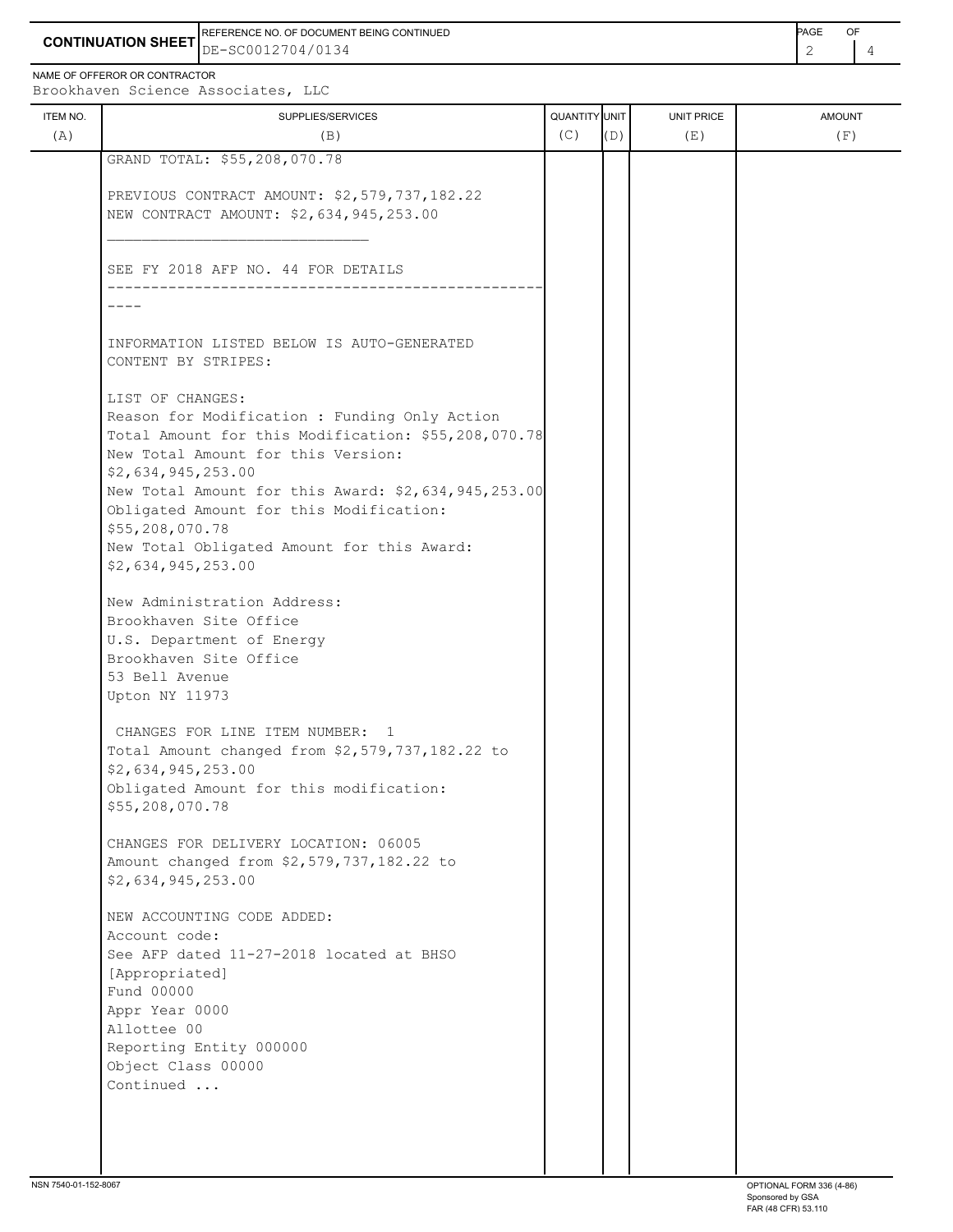**CONTINUATION SHEET** DE-SC0012704/0134 REFERENCE NO. OF DOCUMENT BEING CONTINUED **Example 2008** PAGE OF

NAME OF OFFEROR OR CONTRACTOR

ITEM NO. ┃ SUPPLIES/SERVICES UNIT PRICE AMOUNT Brookhaven Science Associates, LLC (A)  $(B)$  (B)  $(C)$   $(D)$  (E)  $(E)$  (F) Program 0000000 Project 0000000 WFO 0000000 Local Use 0000000 Quantity: 0 Amount: \$47,818,008.82 Percent: 1.81476 Subject To Funding: N Payment Address: Payment - Direct Payment from U.S. Dept of Treasury NEW ACCOUNTING CODE ADDED: Account code: See AFP dated 11-27-2018 located at BHSO Fund 00000 Appr Year 0000 Allottee 00 Reporting Entity 000000 Object Class 00000 Program 0000000 Project 0000000 WFO 0000000 Local Use 0000000 Quantity: 0 Amount: \$202,315.74 Percent: .00768 Subject To Funding: N Payment Address: Payment - Direct Payment from U.S. Dept of Treasury NEW ACCOUNTING CODE ADDED: Account code: See AFP dated 11-27-2018 located at BHSO [Non-Appropriated] Fund 00000 Appr Year 0000 Allottee 00 Reporting Entity 000000

 Object Class 00000 Program 0000000 Project 0000000 WFO 0000000

Local Use 0000000

 Percent: .27279 Continued ...

Amount: \$7,187,746.22

Quantity: 0